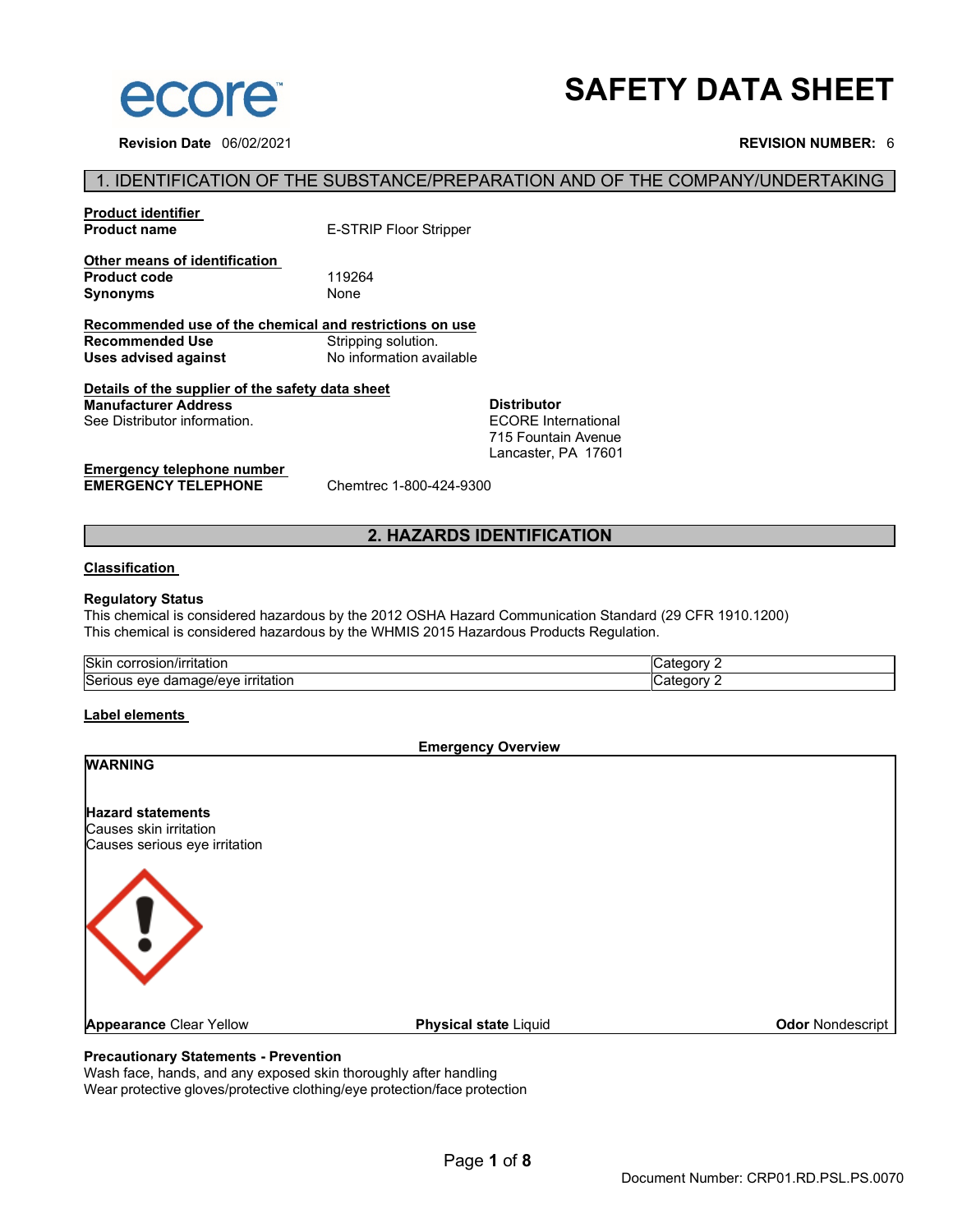#### **Precautionary Statements - Response**

Call a POISON CENTER or doctor/physician if you feel unwell

IF IN EYES: Rinse cautiously with water for several minutes. Remove contact lenses, if present and easy to do. Continue rinsing If eye irritation persists: Get medical advice/attention

IF ON SKIN: Wash with plenty of soap and water If skin irritation occurs: Get medical advice/attention

Take off contaminated clothing and wash before reuse

### **Hazards not otherwise classified (HNOC)**

#### No information available

**Other Information** 

**Unknown Acute Toxicity** 8.63% of the mixture consists of ingredient(s) of unknown toxicity

### **3. COMPOSITION/INFORMATION ON INGREDIENTS**

| <b>PRODUCT COMPOSITION</b> | CAS No.  |                          | <b>TRADE SECRET</b> |
|----------------------------|----------|--------------------------|---------------------|
| Benzvl alcohol             | 100-51-6 | $\overline{\phantom{a}}$ |                     |
| 2-Amino-2-methylpropanol   | 124-68-5 | $\overline{\phantom{0}}$ |                     |
| Monoethanolamine           | 141-43-5 | - 0                      |                     |

\*The exact percentage (concentration) of composition has been withheld as a trade secret.

| <b>4. FIRST AID MEASURES</b>                                               |                                                                                                                                                                                                  |  |
|----------------------------------------------------------------------------|--------------------------------------------------------------------------------------------------------------------------------------------------------------------------------------------------|--|
| <b>First aid measures</b>                                                  |                                                                                                                                                                                                  |  |
| <b>General advice</b>                                                      | Call a POISON CENTER or doctor/physician if you feel unwell.                                                                                                                                     |  |
| Eye contact                                                                | IF IN EYES: Rinse cautiously with water for several minutes. Remove contact lenses, if<br>present and easy to do. Continue rinsing. If eye irritation persists: Get medical<br>advice/attention. |  |
| <b>Skin contact</b>                                                        | IF ON SKIN: Gently wash with plenty of soap and water. Remove contaminated clothing<br>and launder before reuse. If skin irritation occurs: Get medical advice/attention.                        |  |
| Inhalation                                                                 | IF INHALFD: Remove to fresh air.                                                                                                                                                                 |  |
| Ingestion                                                                  | IF SWALLOWED: Clean mouth with water and drink afterwards plenty of water.                                                                                                                       |  |
| Most important symptoms and effects, both acute and delayed                |                                                                                                                                                                                                  |  |
| <b>Symptoms</b>                                                            | No information available.                                                                                                                                                                        |  |
| Indication of any immediate medical attention and special treatment needed |                                                                                                                                                                                                  |  |
| Note to physicians                                                         | Treat symptomatically.                                                                                                                                                                           |  |
| <b>5. FIRE-FIGHTING MEASURES</b>                                           |                                                                                                                                                                                                  |  |

#### **Suitable extinguishing media**

Water fog, carbon dioxide, foam, dry chemical. Do not use a direct stream of water; product will float and can be reignited on surface of water.

**Unsuitable extinguishing media** Caution: Use of water spray when fighting fire may be inefficient.

#### **Specific hazards arising from the chemical**

No information available.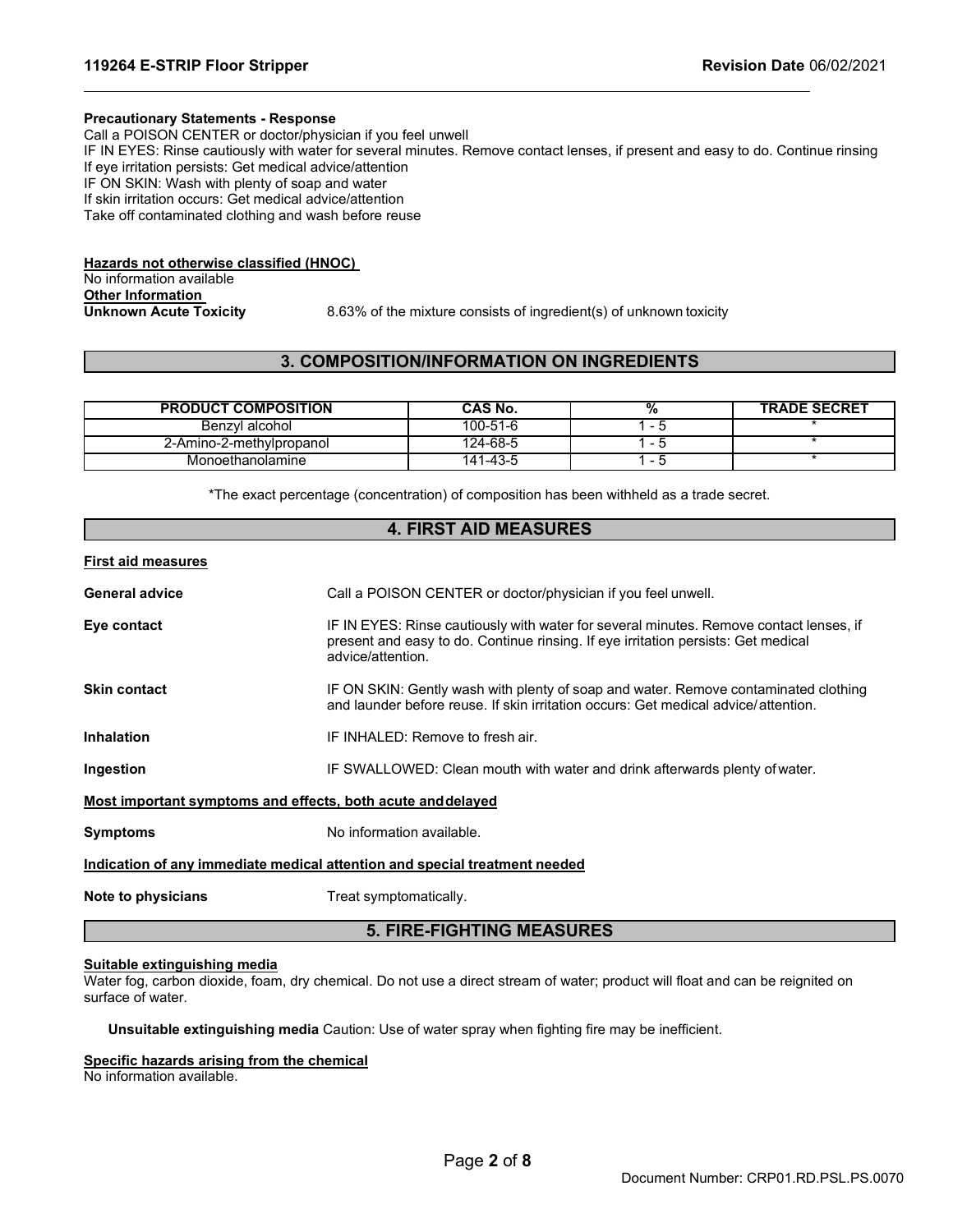# **Explosion data**

**Sensitivity to Mechanical Impact** None. **Sensitivity to Static Discharge** None.

#### **Protective equipment and precautions for firefighters**

Firefighters should wear self-contained breathing apparatus and full firefighting turnout gear. Cool exposed containers with water spray.

|                                                                      | <b>6. ACCIDENTAL RELEASE MEASURES</b>                                                                                                                                                                                                                        |  |
|----------------------------------------------------------------------|--------------------------------------------------------------------------------------------------------------------------------------------------------------------------------------------------------------------------------------------------------------|--|
| Personal precautions, protective equipment, and emergency procedures |                                                                                                                                                                                                                                                              |  |
| <b>Personal precautions</b>                                          | Ensure adequate ventilation, especially in confined areas. Wear adequate personal<br>protective equipment see Section 8, Exposure Controls/Personal Protection. Wash<br>thoroughly after handling.                                                           |  |
| <b>Environmental precautions</b>                                     |                                                                                                                                                                                                                                                              |  |
| <b>Environmental precautions</b>                                     | See Section 12 for additional ecological information.                                                                                                                                                                                                        |  |
| Methods and material for containment and cleaning up                 |                                                                                                                                                                                                                                                              |  |
| <b>Methods for containment</b>                                       | Dike to contain. Pick up with absorbent material. Put in suitable container for disposal.                                                                                                                                                                    |  |
| Methods for cleaning up                                              | Soak up with inert absorbent material (e.g., sand, silica gel, acid binder, universal binder,<br>sawdust). Pick up and transfer to properly labeled containers. Dike to contain. Pick up with<br>absorbent material. Put in suitable container for disposal. |  |
|                                                                      | 7. HANDLING AND STORAGE                                                                                                                                                                                                                                      |  |
| <b>Precautions for safe handling</b>                                 |                                                                                                                                                                                                                                                              |  |
| Advice on safe handling                                              | Avoid contact with skin and eyes. Use personal protection recommended in Section 8. Use<br>only with adequate ventilation. Wash thoroughly after handling. Read and follow label<br>instructions. Keep out of reach of children.                             |  |
| Conditions for safe storage, including any incompatibilities         |                                                                                                                                                                                                                                                              |  |
| <b>Storage Conditions</b>                                            | Keep containers tightly closed in a dry, cool, and well-ventilated place.                                                                                                                                                                                    |  |
| Incompatible materials                                               | Acids. Bases. Oxidizing materials. Reducing agents. Nitrites. Iron. Zinc. Aluminum. Copper.<br>.                                                                                                                                                             |  |

#### **8. EXPOSURE CONTROLS/PERSONAL PROTECTION**

#### **Control parameters**

#### **Exposure Guidelines** .

| <b>PRODUCT COMPOSITION</b>   | <b>ACGIH TLV</b>          | <b>OSHA PEL</b>                                                                                                                                                    | <b>NIOSH IDLH</b> |
|------------------------------|---------------------------|--------------------------------------------------------------------------------------------------------------------------------------------------------------------|-------------------|
| Monoethanolamine<br>141-43-5 | STEL: 6 ppm<br>TWA: 3 ppm | (vacated) STEL: 6 ppm<br>(vacated) STEL: $15 \text{ mg/m}^3$<br>(vacated) TWA: 3 ppm<br>(vacated) TWA: $8 \text{ mg/m}^3$<br>TWA: 3 ppm<br>TWA: $6 \text{ mg/m}^3$ | 30 ppm            |

**Appropriate engineering controls**

# **ENGINEERING CONTROLS** Showers

Eyewash stations Ventilation systems.

#### **Individual protection measures, such as personal protective equipment**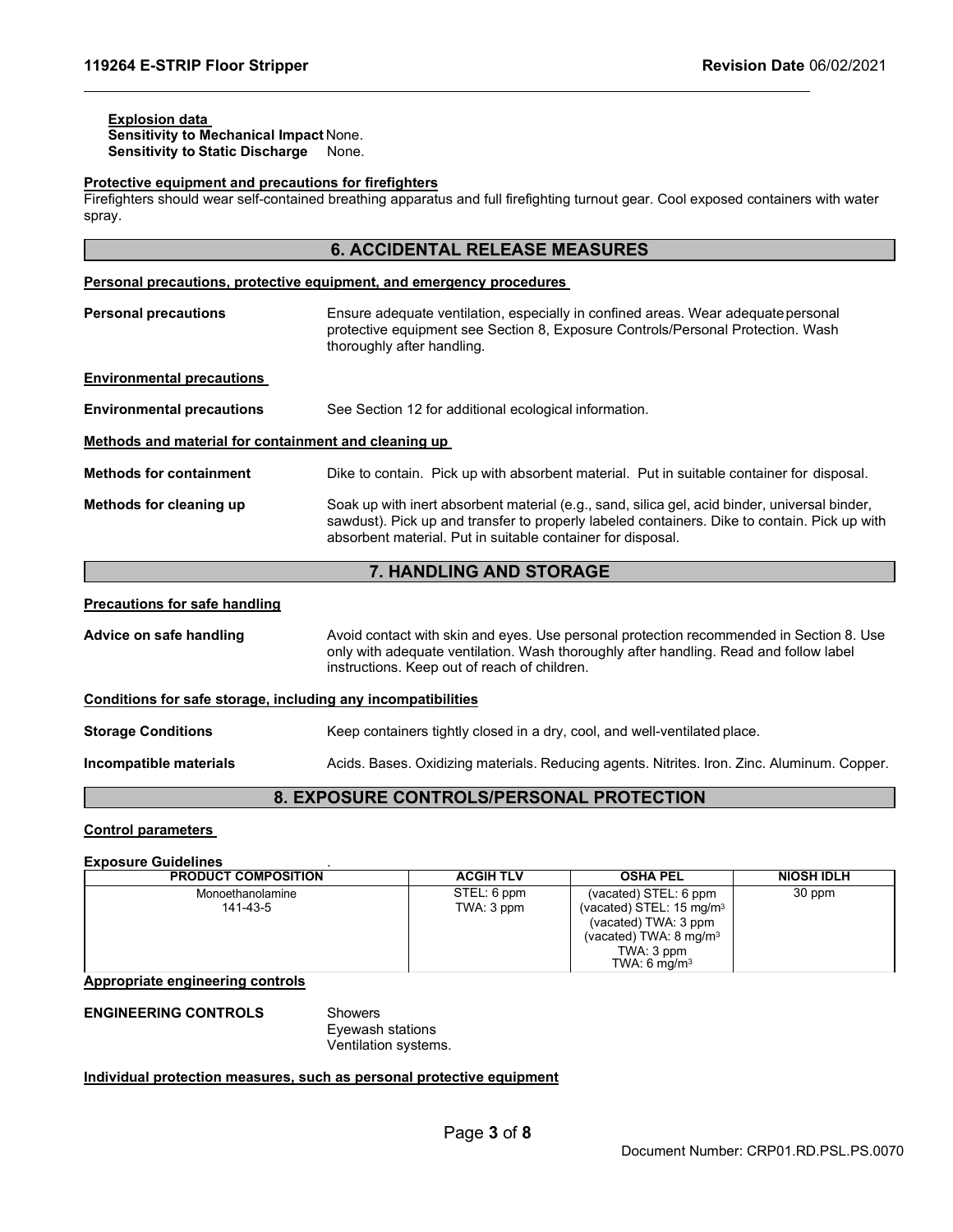| <b>Eye/face protection</b>            | Safety glasses are recommended to minimize eye contact.                                                                                                                                                                 |
|---------------------------------------|-------------------------------------------------------------------------------------------------------------------------------------------------------------------------------------------------------------------------|
| Skin and body protection              | Chemical resistant gloves are recommended to minimize skin contact. It is the responsibility<br>of the end user of this product to determine level of PPE required that is consistent with<br>safe use of this product. |
| <b>RESPIRATORY PROTECTION</b>         | NIOSH approved respirator if spray mist in air causes irritation.                                                                                                                                                       |
| <b>General Hygiene Considerations</b> | Handle in accordance with good industrial hygiene and safety practice.                                                                                                                                                  |

#### **9. PHYSICAL AND CHEMICAL PROPERTIES**

#### **Information on basic physical and chemical properties**

Liquid

**Light Yellow or Colorless** 

**Physical state Appearance**

| <b>Property</b>                  | Values                     |
|----------------------------------|----------------------------|
| рH                               | 10.75                      |
| Melting point/freezing point     | No information available   |
| Boiling point / boiling range    | No information available   |
| <b>Flash point</b>               |                            |
| Evaporation<br>rate              | No information available   |
| <b>Flammability (solid, gas)</b> | No information available   |
| <b>Flammability Limit in Air</b> |                            |
| <b>Upper flammability limit:</b> | No information available   |
| Lower flammability limit:        | No information available   |
| Vapor pressure                   | No information available   |
| Vapor density                    | No information available   |
| <b>Specific gravity</b>          | $0.99 - 1.01$              |
| <b>Water solubility</b>          | No information available   |
| Solubility in other solvents     | No information available   |
| <b>Partition coefficient</b>     | No information available   |
| <b>Autoignition temperature</b>  | No information available   |
| <b>Decomposition temperature</b> | No information available   |
| <b>Kinematic viscosity</b>       | No information available   |
| <b>Dynamic viscosity</b>         | No information available   |
| <b>Explosive properties</b>      | No information available   |
| <b>Oxidizing properties</b>      | No information available   |
|                                  |                            |
| <b>Other Information</b>         |                            |
| <b>Softening point</b>           | No information available   |
|                                  | 65                         |
| VOC (EPA METH.24) (G/L):         |                            |
| <b>Density</b>                   | 8.31 lbs./gal (0.997 kg/l) |
| <b>Bulk density</b>              | No information available   |

Clear Yellow **Conduct Clear Yellow**<br> **Conduct Colocal Conduct Clear threshold** Moinformation available

#### **Remarks • Method**

(10.5 when diluted according to label directions)

None to boiling.

## **10. STABILITY AND REACTIVITY**

# **REACTIVITY**

No data available

#### **Chemical stability**

Stable under recommended storage conditions.

#### **Possibility of Hazardous Reactions**

None under normal processing.

# **CONDITIONS TO AVOID**

Extremes of temperature and direct sunlight. High temperatures may cause decomposition.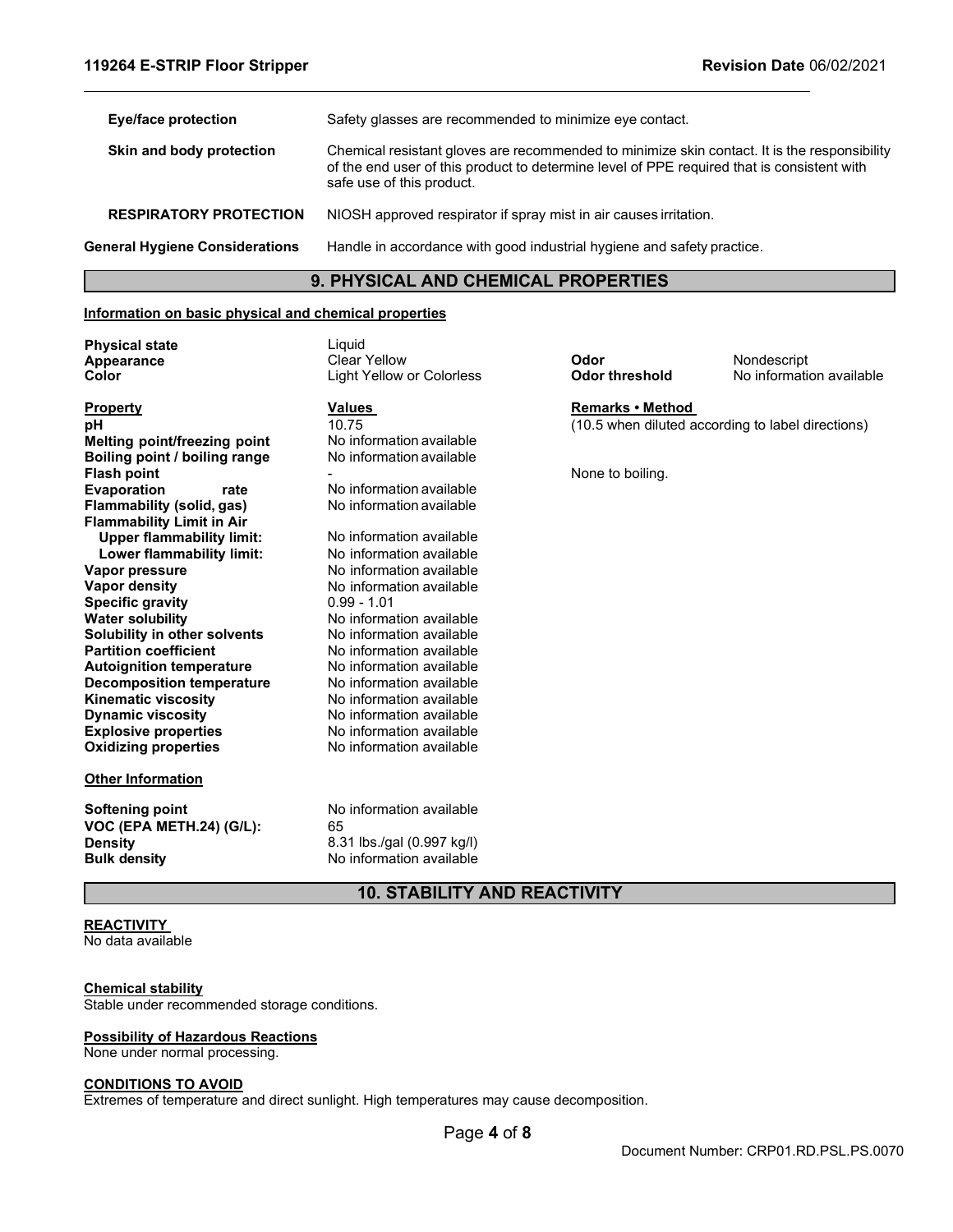#### **Incompatible materials**

Acids. Bases. Oxidizing materials. Reducing agents. Nitrites. Iron. Zinc. Aluminum. Copper.

#### **Hazardous Decomposition Products**

Aldehydes. Ketones and their derivatives. Ammonia. Oxides of Carbon. Oxides of Nitrogen.

### **11. TOXICOLOGICAL INFORMATION**

#### **Information on likely routes of exposure**

| Product Information | Serious eye damage/eye irritation.                    |
|---------------------|-------------------------------------------------------|
| <b>Inhalation</b>   | May cause irritation of respiratory tract.            |
| Eye contact         | Severely irritating to eyes.                          |
| <b>Skin contact</b> | Causes skin irritation.                               |
| Ingestion           | Large amounts may cause irritation, nausea, diarrhea. |

| <b>PRODUCT COMPOSITION</b>           | Oral LD50            | Dermal LD50             | <b>Inhalation LC50</b> |
|--------------------------------------|----------------------|-------------------------|------------------------|
| Benzyl alcohol<br>100-51-6           | $= 1230$ mg/kg (Rat) | = 2 g/kg ( Rabbit )     | $= 8.8$ mg/L (Rat) 4 h |
| 2-Amino-2-methylpropanol<br>124-68-5 | $= 2900$ mg/kg (Rat) | > 2000 mg/kg ( Rabbit ) |                        |
| Monoethanolamine<br>141-43-5         | $= 1720$ mg/kg (Rat) | $= 1$ mL/kg (Rabbit)    |                        |

#### **Information on toxicological effects**

**Symptoms** No information available.

#### **Delayed and immediate effects as well as chronic effects from short and long-term exposure**

| <b>Sensitization</b>            | No information available. |
|---------------------------------|---------------------------|
| Germ cell mutagenicity          | No information available. |
| Carcinogenicity                 | No information available. |
| <b>Reproductive Toxicity</b>    | No information available. |
| <b>STOT - single exposure</b>   | No information available. |
| <b>STOT - repeated exposure</b> | No information available. |
| <b>Aspiration hazard</b>        | No information available. |

#### **Numerical measures of toxicity - Product Information**

| <b>Unknown Acute Toxicity</b> | 8.63% of the mixture consists of ingredient(s) of unknown toxicity            |
|-------------------------------|-------------------------------------------------------------------------------|
|                               | The following values are calculated based on chapter 3.1 of the GHS document. |
| <b>ATEmix (oral)</b>          | 18499 mg/kg                                                                   |
| <b>ATEmix (dermal)</b>        | 19663 mg/kg                                                                   |
| ATEmix (inhalation-dust/mist) | 25 ma/l                                                                       |

# **12. ECOLOGICAL INFORMATION**

#### **Ecotoxicity**

5.795% of the mixture consists of components(s) of unknown hazards to the aquatic environment

| <b>PRODUCT COMPOSITION</b> | Algae/aquatic plants      | Fish                  | <b>Crustacea</b>         |
|----------------------------|---------------------------|-----------------------|--------------------------|
| Benzyl alcohol             |                           | 460: 96 h Pimephales  | 23: 48 h water flea mg/L |
| 100-51-6                   | promelas mg/L LC50 static |                       | EC50                     |
|                            |                           | 10: 96 h Lepomis      |                          |
|                            |                           | macrochirus mg/L LC50 |                          |
|                            |                           | static                |                          |
| 2-Amino-2-methylpropanol   | 520: 72 h Desmodesmus     | 190: 96 h Lepomis     | 193: 48 h Daphnia magna  |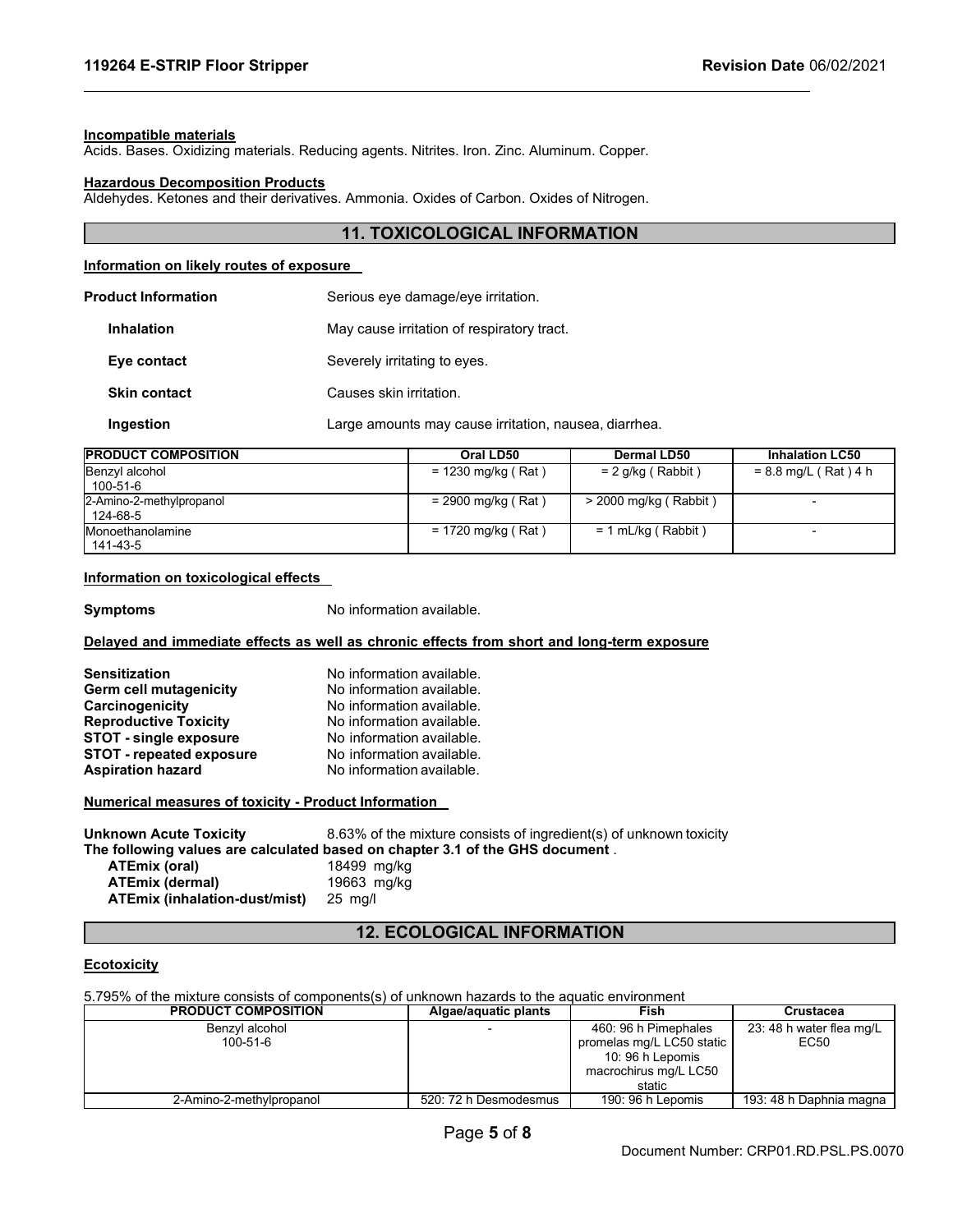| 124-68-5         | subspicatus mg/L EC50 | macrochirus mg/L LC50       | mg/L EC50              |
|------------------|-----------------------|-----------------------------|------------------------|
|                  |                       | static                      |                        |
|                  |                       |                             |                        |
| Monoethanolamine | 15: 72 h Desmodesmus  | 300 - 1000: 96 h Lepomis    | 65: 48 h Daphnia magna |
| 141-43-5         | subspicatus mg/L EC50 | macrochirus mg/L LC50       | mg/L EC50              |
|                  |                       | static 3684: 96 h           |                        |
|                  |                       | Brachydanio rerio mg/L      |                        |
|                  |                       | LC50 static 227: 96 h       |                        |
|                  |                       | Pimephales promelas mg/L    |                        |
|                  |                       | LC50 flow-through 200: 96 h |                        |
|                  |                       | Oncorhynchus mykiss mg/L    |                        |
|                  |                       | LC50 flow-through 114 -     |                        |
|                  |                       | 196: 96 h Oncorhynchus      |                        |
|                  |                       | mykiss mg/L LC50 static     |                        |

**Persistence and degradability**

No information available.

#### **Bioaccumulation**

No information available.

| <b>PRODUCT COMPOSITION</b> | <b>Partition coefficient</b> |
|----------------------------|------------------------------|
| Benzyl alcohol             |                              |
| 100-51-6                   |                              |
| Monoethanolamine           | $-1.91$                      |
| 141-43-5                   |                              |

**Other adverse effects** No information available

# **13. DISPOSAL CONSIDERATIONS**

| Waste treatment methods |                                                                                                         |
|-------------------------|---------------------------------------------------------------------------------------------------------|
| Disposal of wastes      | Disposal should be in accordance with applicable regional, national, and local laws and<br>regulations. |
| Contaminated packaging  | Do not reuse container.                                                                                 |

# **14. TRANSPORT INFORMATION**

**DEPT. OF TRANSPORTATION** 

**Proper shipping name** Not Regulated by DOT

**TDG**

Not Regulated

# **15. REGULATORY INFORMATION**

**International Inventories DSL/NDSL<br>EINECS/ELINCS EINECS/ELINCS** Does not Comply<br> **ENCS** Complies ENCS Complies<br> **IECSC** Complies

Complies<br>Complies Complies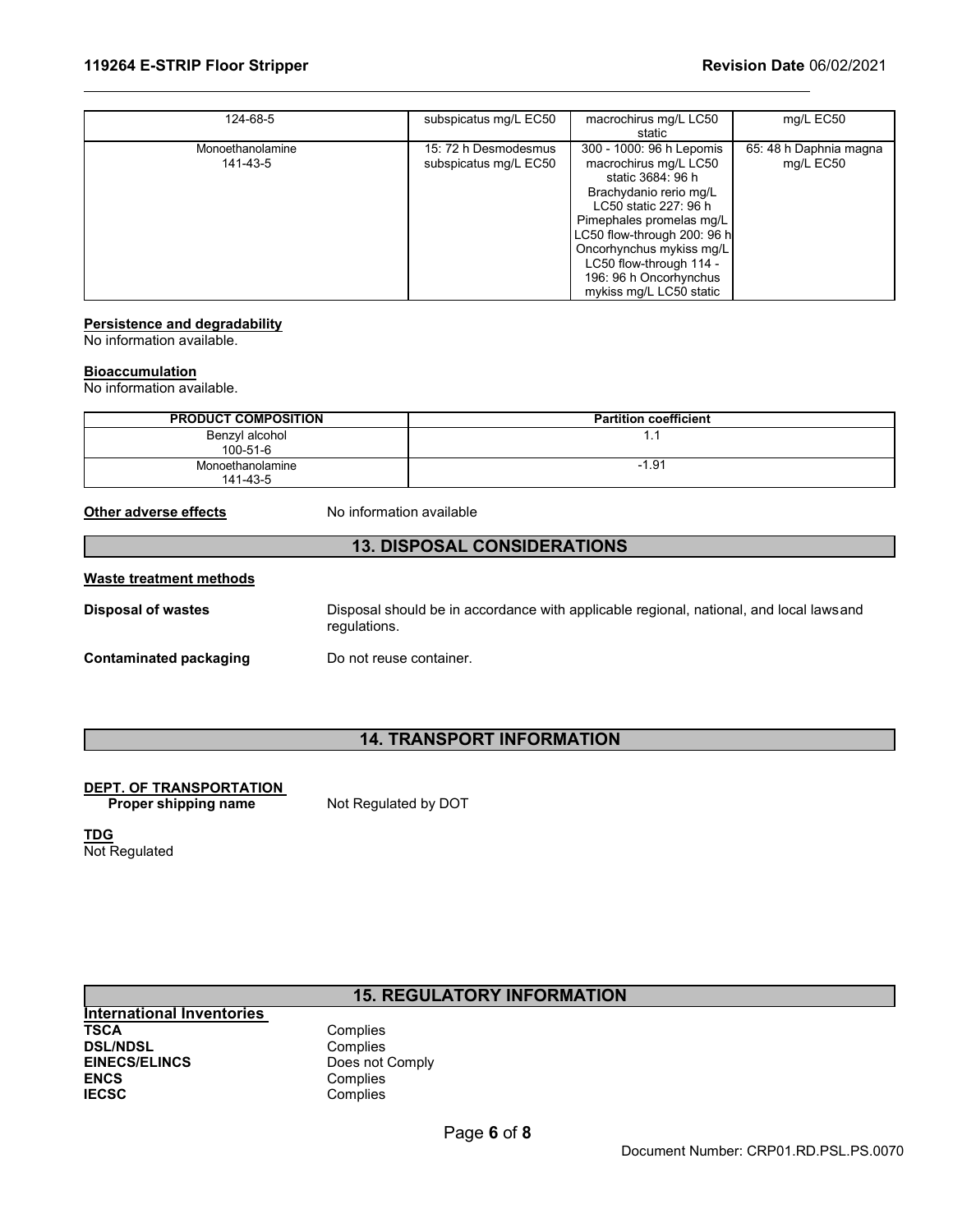| <b>KECL</b>  | Does not Comply |
|--------------|-----------------|
| <b>PICCS</b> | Complies        |
| AICS         | Does not Comply |

**Legend:**

**TSCA** - United States Toxic Substances Control Act Section 8(b) Inventory **DSL/NDSL** - Canadian Domestic Substances List/Non-Domestic Substances List **EINECS/ELINCS** - European Inventory of Existing Chemical Substances/European List of Notified Chemical Substances **ENCS** - Japan Existing and New Chemical Substances **IECSC** - China Inventory of Existing Chemical Substances **KECL** - Korean Existing and Evaluated Chemical Substances

**PICCS** - Philippines Inventory of Chemicals and Chemical Substances

**AICS** - Australian Inventory of Chemical Substances

#### **US Federal Regulations**

#### **SARA 313**

Section 313 of Title III of the Superfund Amendments and Reauthorization Act of 1986 (SARA). This product does not contain any chemicals which are subject to the reporting requirements of the Act and Title 40 of the Code of Federal Regulations, Part 372

| SARA 311/312 Hazard Categories    |     |
|-----------------------------------|-----|
| <b>ACUTE HEALTH HAZARD</b>        | YFS |
| <b>CHRONIC HEALTH HAZARD</b>      | N∩  |
| <b>FIRE HAZARD</b>                | Nο  |
| Sudden release of pressure hazard | Nο  |
| <b>REACTIVE HAZARD</b>            | N٥  |
|                                   |     |

#### **CWA (Clean Water Act)**

This product does not contain any substances regulated as pollutants pursuant to the Clean Water Act (40 CFR 122.21 and 40 CFR 122.42)

#### **CERCLA**

This material, as supplied, does not contain any substances regulated as hazardous substances under the Comprehensive Environmental Response Compensation and Liability Act (CERCLA) (40 CFR 302) or the Superfund Amendments and Reauthorization Act (SARA) (40 CFR 355). There may be specific reporting requirements at the local, regional, or state level pertaining to releases of this material

#### **US State Regulations**

#### **California Proposition 65**

This product does not contain any Proposition 65 chemicals

#### **U.S. State Right-to-Know Regulations**

| <b>PRODUCT COMPOSITION</b>           | <b>NJRTK:</b> | <b>MARTK:</b> | <b>PARTK:</b> |
|--------------------------------------|---------------|---------------|---------------|
| Benzyl alcohol<br>$100 - 51 - 6$     |               | Listed        | Listed        |
| 2-Amino-2-methylpropanol<br>124-68-5 |               | Listed        | ∟isted        |
| Monoethanolamine<br>141-43-5         | Listed        | Listed        | _isted        |

#### **U.S. EPA Label Information**

**EPA Pesticide Registration Number** Not applicable

# **16. OTHER INFORMATION**

**NFPA Health hazards** 1 **Flammability** 0 **Instability** 0 **Physical and Chemical Properties** - **HMIS**